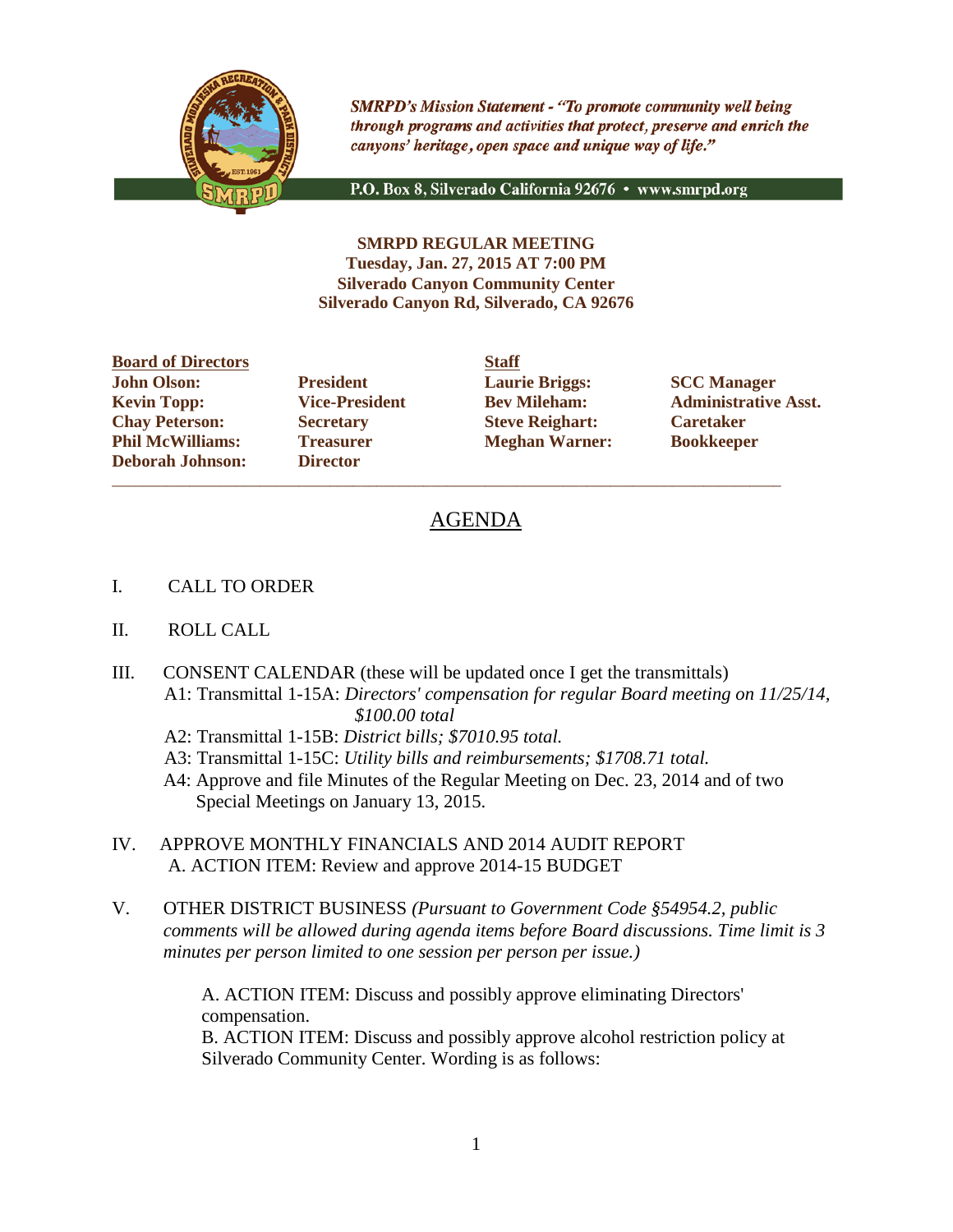Wine and beer are permitted at weddings and private parties where food is served. The User must be over the age of 21, and is responsible to insure that wine and beer are not served to anyone under the age of 21, or to anyone who is inebriated. Consumption of wine and beer is confined to the actual District property rented, and may not be consumed in the Park unless the Park is itself rented, nor can it be consumed in the parking lot. A user who plans to serve alcohol must present a certificate of insurance at the time of rental stating SMRPD will be held harmless from any claims arising from the event and providing SMRPD is an additional insured under the user's insurance policy with a minimum \$1,000,000 in coverage. No hard alcohol is allowed, and no alcohol may be sold. Any vendor seeking to sell wine or beer must make specific application to the Board for approval.

- C. ACTION ITEM: Report on Christmas in the Canyons: Failure of Christmas in the Canyons to turn over funds to SMRPD.
- D. ACTION ITEM: Report on progress updating/getting access to Web site, Facebook, etc. Authorize expenditures.
- E. ACTION ITEM: Adopt a Highway endorsement
- F. ACTION ITEM: Buy copy machine
- G. ACTION ITEM: Reimbursement for LED light bulbs.

### VI. SILVERADO CHILDREN'S CENTER

A. ACTION ITEM: Presentation on and discussion of the SCC business plan. Possible action on it.

B. ACTION ITEM: Review financial status of Children's Center and decide whether to continue funding shortfall after February 2015, cease operations or consider other options.

### VII. COMMITTEE REPORTS

### A. STANDING COMMITTEES

- 1. Facilities, maintenance and safety A. Report on January 10th clean-up B. ACTION ITEM: Approve future repairs and cancel Modjeska phone
- 2. Recreation
- 3. Open space and trails
- 4. Finance
- 5. Personnel

### B. AD HOC COMMITTEES

- 1. Web site and communications
- 2. Strategic planning
- 3. Fund raising and special events
- 4. SCC Oversight

VIII. PUBLIC COMMENTS on non-agendized items. This is to enable Public input to the Board on any Park District relevant subject and is a forum for reasonable courteous